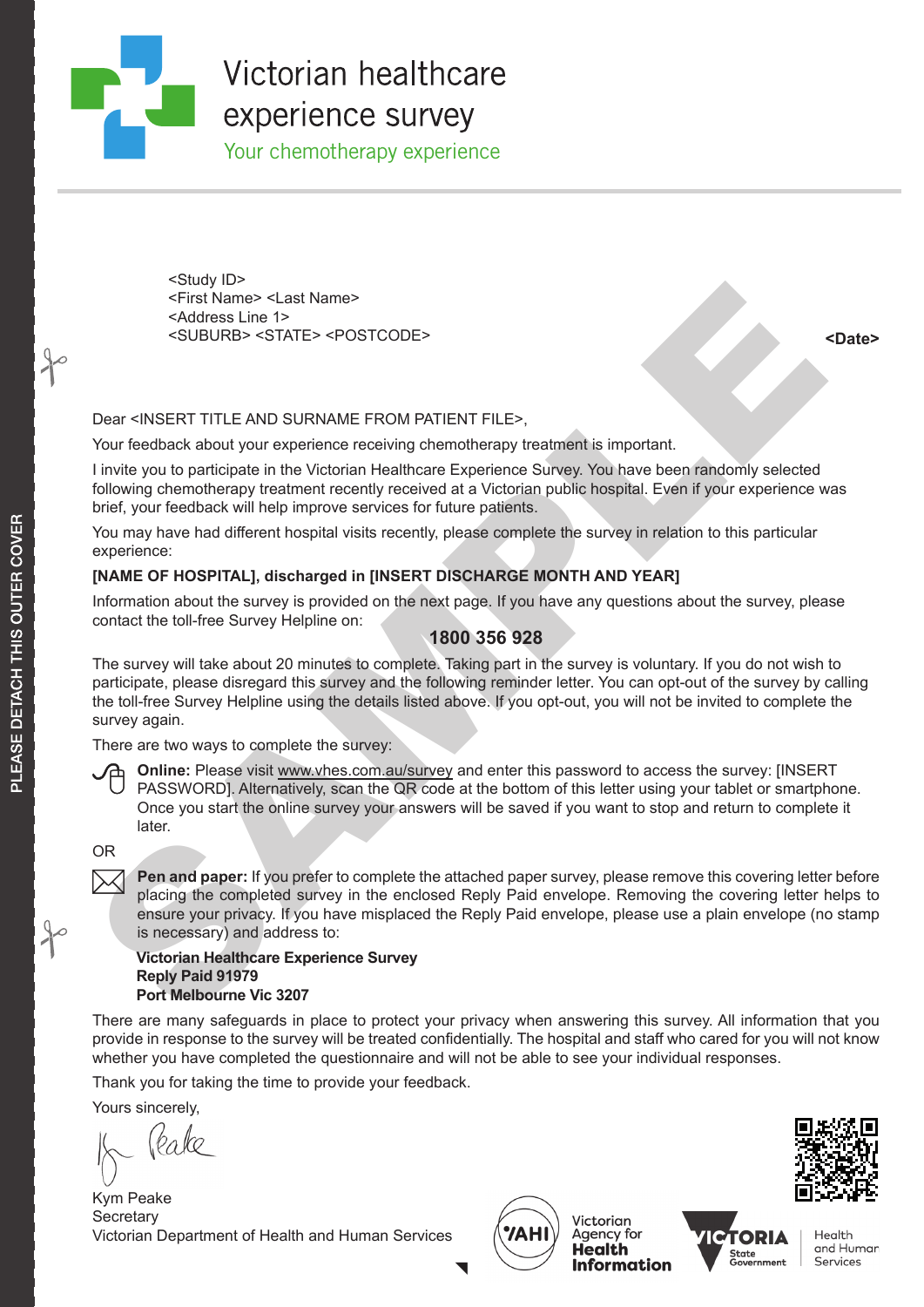# **Information Sheet**

You are being invited to complete the enclosed questionnaire because you have attended a Victorian public hospital for chemotherapy related care in 2019. Completing the survey is voluntary. You don't have to complete the survey if you don't want to, and this will have no impact on any health services that may be provided to you.

If you decide to take part in the survey, please complete the enclosed questionnaire and return it in the Reply Paid envelope provided. If you do not wish to participate, please call our toll-free Survey Helpline on: 1800 356 928 to let us know if this is the case, or simply discard this survey and any reminders you receive.

#### **What is the Victorian healthcare experience survey?**

The Victorian healthcare experience survey is a Victoria wide survey that asks people how they felt about their experience with the Victorian public health system. The survey is managed by the Victorian Agency for Health Information (VAHI), an office of the Victorian Department of Health and Human Services, and conducted by Ipsos Australia, an independent research company. or the the endosed questionnaire and return this the have randomly selected sometimes<br>
Fighte the endosed questionnaire and return tim We have reached denotes.... "I repare the endosed pure increase call our tilt list the

#### **What happens to my survey responses?**

The information you provide in your survey responses will be de-identified and combined with responses from other people. The results will be used by Victorian public health services, the Department of **Health and Human Services and Safer Care Victoria** to identify ways to improve the care and services provided to patients.

You will be asked to provide some personal information, such as your year of birth and gender, and some sensitive information, including about your racial or ethnic origin or sexual orientation. This information helps us understand the experience of Victorians in our healthcare system, however it will not be used to identify you.

We use information about patients' experience with other health data to see what is working well in our healthcare system, and where there is opportunity for improvement.

#### **How is my privacy and data protected?**

VAHI and Ipsos are committed to protecting personal and sensitive information provided by you, in accordance with Australian Privacy Principles (https://www.oaic.gov.au/privacy/australian-privacyprinciples/), the Victorian Information Privacy Principles (https://ovic.vic.gov.au/privacy/foragencies/information-privacy-principles/) and the Australian Market and Social Research Organisations privacy code (https://www.legislation.gov.au/Details/ F2014L01725).

#### **Who should complete the survey?**

We have randomly selected a sample of people who have received chemotherapy treatment within the Victorian public health system to complete the survey. If you have been satisfied with your care we would like to hear about your experiences. If you have not been satisfied with your care we would like to hear about your experiences.

We acknowledge that you may not have had all your treatment at one hospital therefore the survey asks you to indicate where you had different treatments so you can let us know which part/s of your care were at the hospital mentioned on the letter.

**Cam I use the survey to make a formal complaint?** If you have a complaint, you should contact the health service where the issue occurred. Alternatively, if you feel the health service is not responding to your complaint you may contact the Office of the Health **Services Commissioner on 1300 582 113.** 

If your survey responses contain information that we believe would be better addressed in a formal complaint to the health service or of serious concern, we may contact you confidentially to give you the opportunity to address these comments appropriately.

#### **How do I get more information about the survey?**

Please contact the Survey Helpline on 1800 356 928 (Monday to Friday, 4pm–8pm, excluding public holidays). If you are hearing impaired you can contact us via the National Relay Service on 1300 555 727 or e-mail survey@vhes.com.au

#### **What if I would like the survey in a different language?**

If you prefer a language other than English, please contact the Survey Helpline on 1800 356 928 (Monday to Friday, 4pm–8pm, excluding public holidays).

#### **Is there a number I can call if I require support?**

Cancer Council is a free, confidential telephone information and support service. If you have a question about cancer, or if you're seeking emotional or practical support, call 13 11 20 to speak to specially trained staff.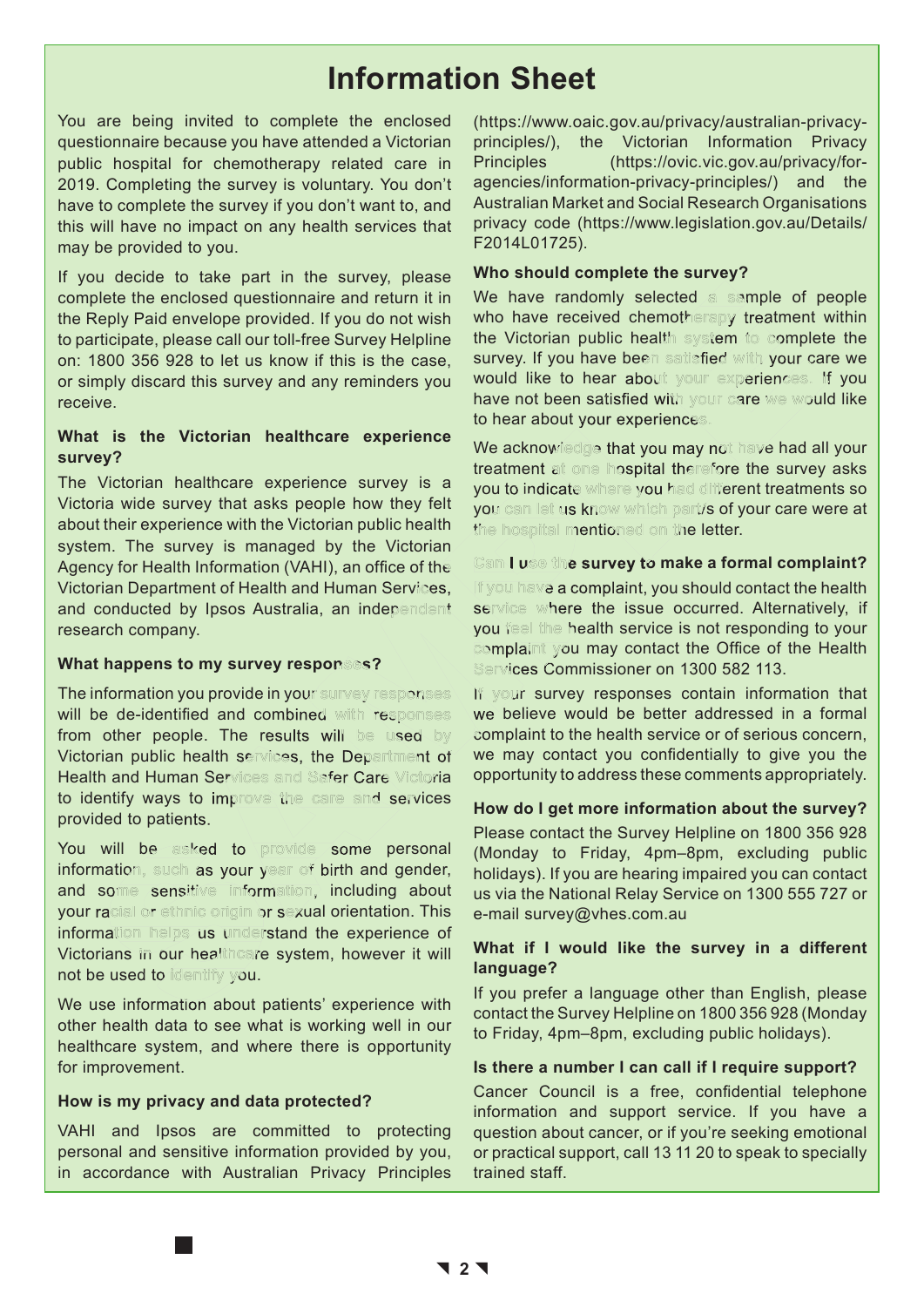## **How to complete the paper survey**

For each question, please use a blue or black pen to If someone is helping you to complete this survey, cross the box next to the answer you choose, as shown below.



Sometimes you will find the box you have marked has an instruction to go to another question. By following the instructions carefully you will be able to move past questions that do not apply to you.

**If you would prefer not to answer individual questions, cannot remember or if they are not applicable to you, leave them blank but please complete the rest of the survey.**

If you make a mistake or wish to change a response, simply fill in that box and cross the correct box like this:



please ensure the answers given are from your point of view, and not the opinion of the person helping you.

Once complete, please place the survey in the Reply Paid envelope and post it. You do not have to use a stamp. If you have misplaced the Reply Paid envelope, please use a plain envelope (no stamp is necessary) and address to:

> Victorian healthcare experience survey Reply Paid 91979

Port Melbourne VIC 3207

A tab on the top outside corner of each page tells you what section of the survey you are in. Sections with tabs displaying different pictures are about different treatments. The pictures for the different sections are shown below:



#### **Words used in the survey**

We have used certain words or terms throughout the survey. The following may help to explain what we mean by these terms.

**Health professionals:** includes doctors, nurses, radiologists, radiotherapists, care coordinators, physiotherapists, dietitians, speech pathologists, social workers and other professions that you may have had contact with during your treatment.

**Chemotherapy: is the use of drugs that aim to destroy** cancer cells in the body, or to stop them from multiplying and spreading. For this survey, **targeted therapies** are included with chemotherapy treatment. Targeted therapies are drugs or other substances that block the growth and spread of cancer by interfering with specific molecules. Chemotherapy treatment and targeted therapies can be given through a drip that goes into a vein via a needle, as a tablet that you swallow, or as cream that's put on the surface of the skin.

**Radiotherapy:** is the use of radiation to destroy cancer cells in the body, to slow the growth of cancer, or to reduce the symptoms of cancer. External beam radiotherapy is given using a machine that directs radiation onto the body. Radiotherapy can also be given internally using radioactive implants, which is known as brachytherapy.

**Hormonal therapy:** aims to control a cancer by changing the hormonal environment in which it is growing. This treatment is used most commonly for breast, ovarian, endometrial and prostate cancer but can be used for some other cancers as well. Treatments can be given by injections into a vein or as a tablet.

**Lymphoedema:** is a swelling (oedema) due to an accumulation of lymphatic fluid in the body's tissues. It usually affects the arm(s) or leg(s) but can also occur in other parts of the body. Lymphoedema can occur following some cancer treatments.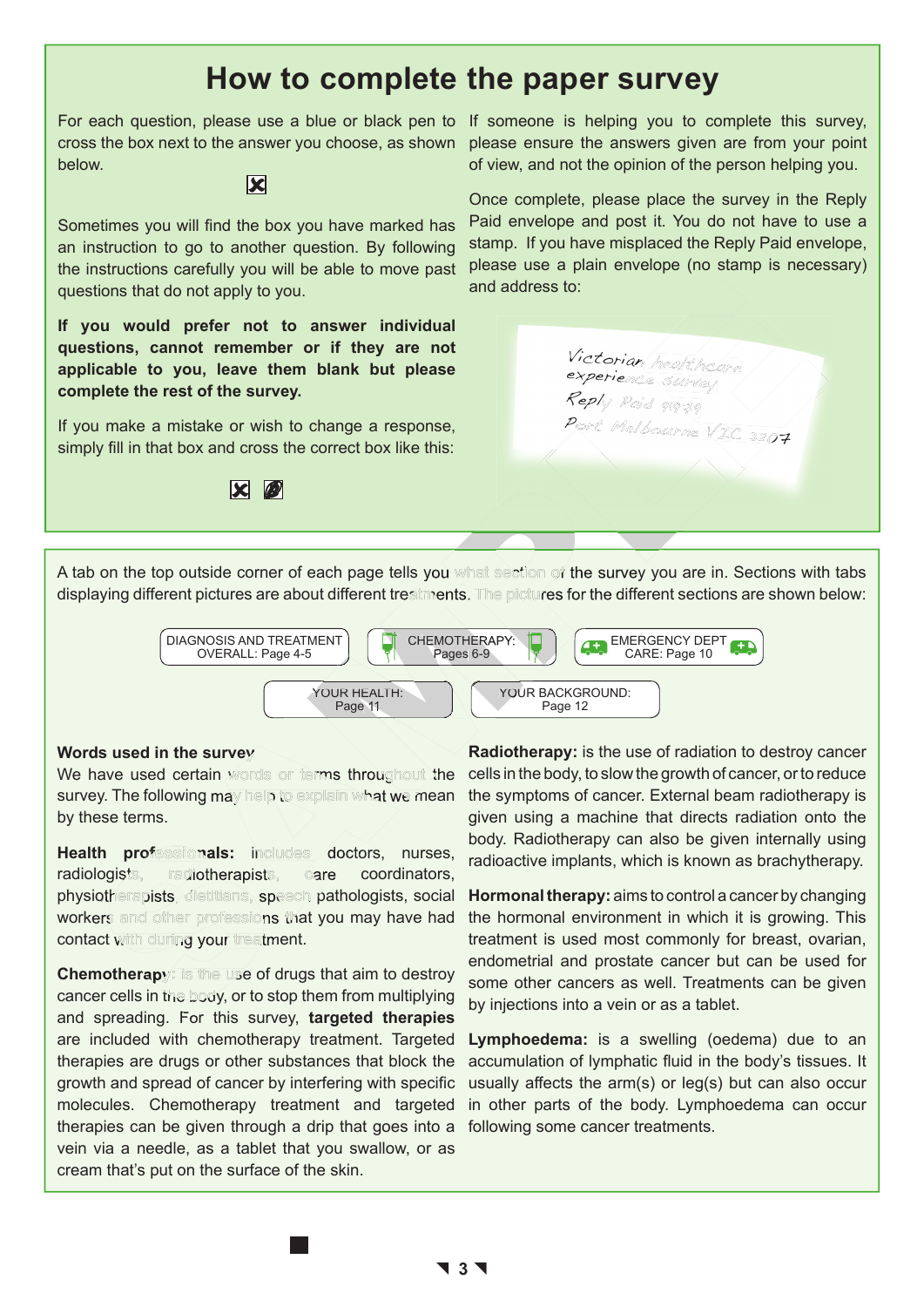|                | <b>DIAGNOSIS AND TREATMENT OVERALL</b>                                                                                                                                                                                                                                                                                                                                                                                                                                                                   |                    |                    |                             |                                     |                                 |
|----------------|----------------------------------------------------------------------------------------------------------------------------------------------------------------------------------------------------------------------------------------------------------------------------------------------------------------------------------------------------------------------------------------------------------------------------------------------------------------------------------------------------------|--------------------|--------------------|-----------------------------|-------------------------------------|---------------------------------|
| Q <sub>1</sub> | What cancer were you diagnosed with? If you have been diagnosed with more than one cancer,<br>please indicate the cancer that was diagnosed most recently.<br><b>Breast</b><br><b>Uterus</b><br>Ovarian<br>Leukaemia<br>Multiple myeloma<br>Lymphoma<br><b>Bladder cancer</b><br>Prostate<br>Kidney<br>Colorectal/Bowel<br>Stomach cancer<br>Pancreatic cancer<br>Throat/mouth<br>Mesothelioma<br>Lung<br><b>Brain</b><br>Central nervous system<br>Melanoma<br>Sarcoma<br>Other cancer (please specify) |                    |                    |                             |                                     |                                 |
| Q2             | Who provided you with your diagnosis?<br>GP<br>Medical Specialist (Insert hospital name)                                                                                                                                                                                                                                                                                                                                                                                                                 |                    |                    | Other (please specify)      |                                     |                                 |
| Q3             | When was this cancer diagnosed? Please provide the month and year. If you cannot remember the<br>month, please provide the year.<br>M<br>M                                                                                                                                                                                                                                                                                                                                                               |                    |                    |                             |                                     |                                 |
| Q4             | When you were told you had cancer:                                                                                                                                                                                                                                                                                                                                                                                                                                                                       | Yes,<br>definitely | Yes,<br>I think so | No,<br>I do not<br>think so | No,<br>definitely<br>not            | Not sure/<br>cannot<br>remember |
|                | a. Were you given information about your cancer<br>in a format that you were satisfied with<br>(e.g. written information or being spoken with)?                                                                                                                                                                                                                                                                                                                                                          |                    |                    |                             |                                     |                                 |
|                | b. Were you given information about the treatment<br>options for your cancer (e.g. written information<br>or being spoken with)?                                                                                                                                                                                                                                                                                                                                                                         |                    |                    |                             |                                     |                                 |
|                | c. Were you told how you could get more<br>information (e.g. to go to a specific website,<br>how to get booklets, to call the cancer<br>helpline)?                                                                                                                                                                                                                                                                                                                                                       |                    |                    |                             |                                     |                                 |
|                | d. Were you given information about who you<br>could contact for support (e.g. another health<br>professional, support group, cancer helpline)?                                                                                                                                                                                                                                                                                                                                                          |                    |                    |                             |                                     |                                 |
| Q5             | From the list below, could you please indicate the treatments you have had, or are having, other than<br>chemotherapy, for your cancer and the hospital or clinic where you received this treatment.<br>Surgery (Hospital/Clinic Name)<br>Hormonal therapy (e.g., Tamoxifen®,                                                                                                                                                                                                                            |                    |                    |                             | Radiotherapy (Hospital/Clinic Name) |                                 |

 **4** 

Arimidex®, Zoladex®, Lucrin®, Flutamin®.)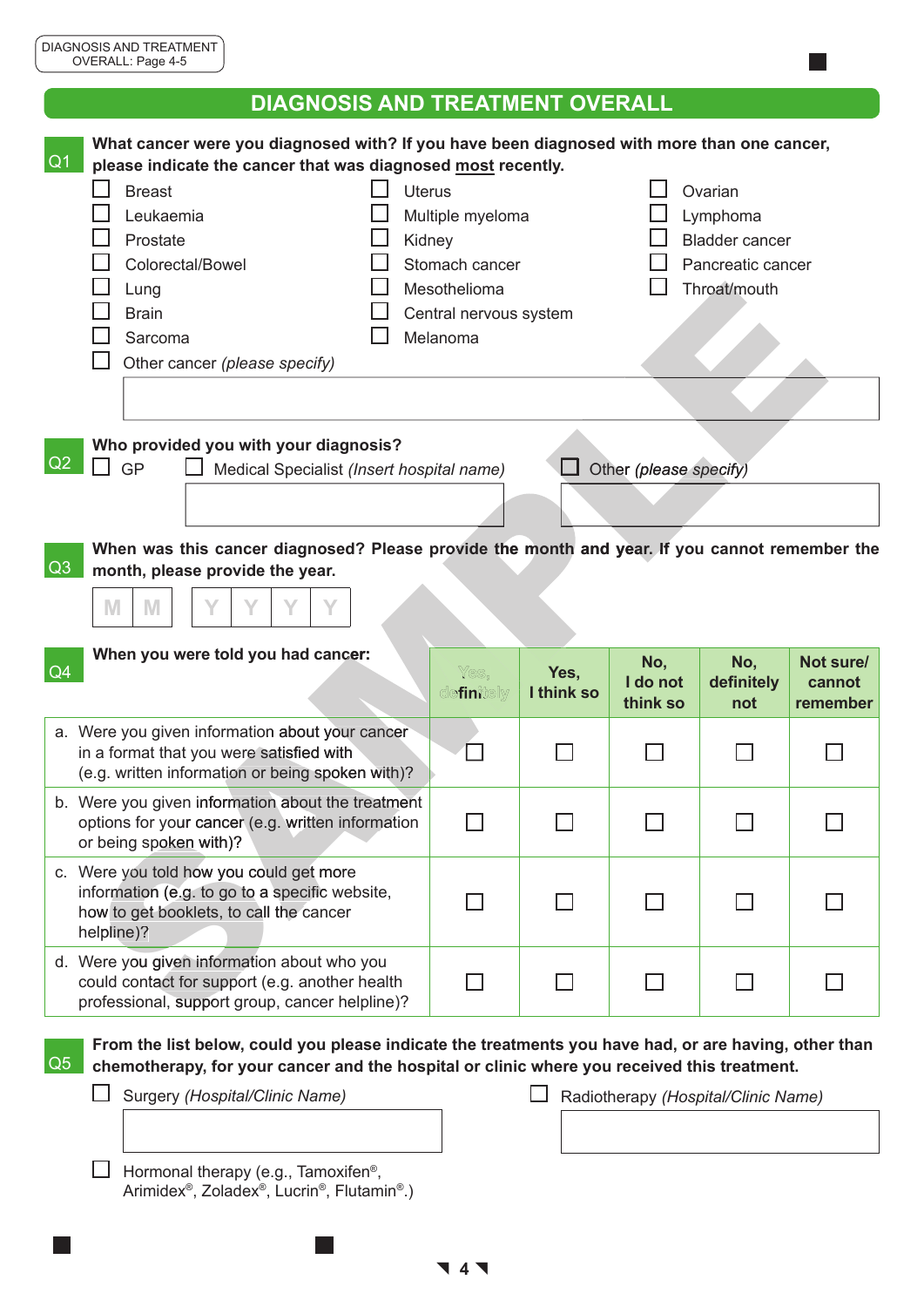|                                                                                                                                                                                                                                                                                                                                                                                                                                             | OVERALL. Faye 4-0                                                                                                                                                                                                                                                                                                                                  |
|---------------------------------------------------------------------------------------------------------------------------------------------------------------------------------------------------------------------------------------------------------------------------------------------------------------------------------------------------------------------------------------------------------------------------------------------|----------------------------------------------------------------------------------------------------------------------------------------------------------------------------------------------------------------------------------------------------------------------------------------------------------------------------------------------------|
| Were possible short-term side-effects of<br>Q6<br>treatment explained to you before your<br>cancer treatment started (e.g. nausea, pain,<br>fatigue)?<br>Yes, definitely<br>Yes, to some extent<br>No, but I would have liked this information<br>No, but I researched this myself<br>Not sure/cannot remember<br>Were possible long-term side-effects of                                                                                   | How would you rate how well the doctors and<br>$\overline{Q11}$<br>nurses involved in your cancer care worked<br>together?<br>Excellent<br>Very good<br>Good<br>Fair<br>Poor<br>Was there a time when you were so unhappy<br>Q12<br>with your treatment that you wanted to                                                                         |
| Q7<br>treatment explained to you before your<br>cancer treatment started (e.g. reduced<br>fertility, lymphoedema)?<br>Yes, definitely<br>Yes, to some extent<br>No, but I would have liked this information<br>No, but I researched this myself<br>Not sure/cannot remember                                                                                                                                                                 | or did complain about it (this includes<br>medical treatment, the way you were treated<br>personally and the way that healthcare<br>professionals communicated with you)?<br>Yes, there was at least one time<br>No, my care was<br>Go to Q14<br>generally fine<br>Go to Q14<br>No, my care was excellent<br>Not sure/cannot remember<br>Go to Q14 |
| Throughout your cancer care and treatment,<br>Q8<br>has there been a health professional or<br>a team of health professionals you could<br>contact if you had any questions about your<br>care or if you needed help or advice?<br>Yes, there was at least one health<br>professional I could contact throughout my<br>treatment<br>Yes, there was someone I could contact but<br>not all the time<br><b>No</b><br>Not sure/cannot remember | If yes, what was the issue you wanted to<br>Q13<br>complain about?                                                                                                                                                                                                                                                                                 |
| A Clinical Nurse Specialist is a specialist cancer<br>nurse (e.g. breast care nurse, urology/prostate care<br>nurse) who makes sure you get the right care and<br>gives you help and advice on coping with cancer.                                                                                                                                                                                                                          |                                                                                                                                                                                                                                                                                                                                                    |
| Were you given the name of a Clinical Nurse<br>Q9<br>Specialist who would be in charge of your<br>care?<br>Yes<br>Go to Q11<br>No<br>Go to Q11<br>Not sure/can't remember                                                                                                                                                                                                                                                                   |                                                                                                                                                                                                                                                                                                                                                    |
| How easy is it for you to contact your Clinical<br>$\vert$ Q10 $\vert$<br><b>Nurse Specialist?</b><br>Easy<br>Sometimes easy, sometimes difficult<br><b>Difficult</b><br>I have not tried to contact her/him                                                                                                                                                                                                                                |                                                                                                                                                                                                                                                                                                                                                    |

 $\mathbf{I}$ **5**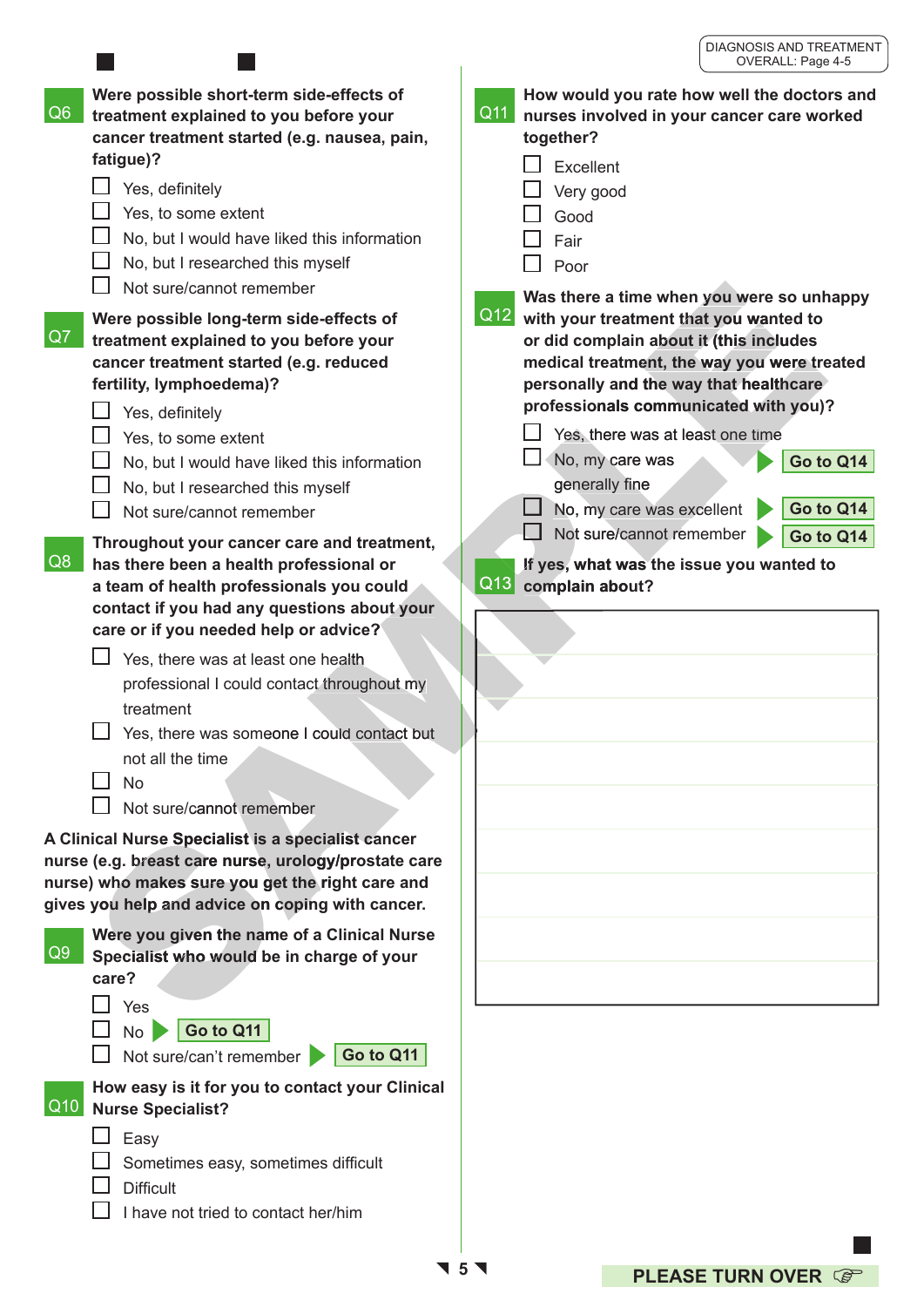|                            | CHEMOTHERAPY:<br>Pages 6-9                                                                                                                                                                                                                                                                                                                             |
|----------------------------|--------------------------------------------------------------------------------------------------------------------------------------------------------------------------------------------------------------------------------------------------------------------------------------------------------------------------------------------------------|
|                            | <b>CHEMOTHERAPY</b>                                                                                                                                                                                                                                                                                                                                    |
|                            | Please Note: Targeted therapies are included in<br>chemotherapy. If you have had chemotherapy<br>and targeted therapies please think about your<br>chemotherapy when you answer these questions.                                                                                                                                                       |
| $\overline{\mathsf{Q}}$ 14 | At what stage of your chemotherapy<br>treatment are you currently?                                                                                                                                                                                                                                                                                     |
|                            | Treatment has not yet started<br>I am in the course of treatment and am<br>unsure how my cancer has responded<br>I am in the course of treatment and my<br>cancer is in remission<br>I have finished the course of treatment but my<br>cancer is still present<br>I have finished the course of treatment and<br>I have no signs or symptoms of cancer |
| Q15                        | When did you start chemotherapy treatment<br>for the first time?<br>Within the last 3 months<br>More than 3 months ago, but less than<br>6 months ago<br>Mare than 6 months ago but less than                                                                                                                                                          |

- More than 6 months ago, but less than 12 months ago
- $\Box$  More than 12 months ago, but less than 2 years ago
- $\Box$  More than 2 years ago
- $\Box$  Not sure/cannot remember
- Q16 **would have your chemotherapy treatment? Who made the decision about where you (Please choose one response)**
	- $\Box$  I made the decision with little or no input from my doctor
	- $\Box$  I made the decision after considering my doctor's opinion
	- $\Box$  My doctor and I made the decision together
	- $\Box$  My doctor made the decision after considering my opinion
	- $\Box$  My doctor made the decision with little or no input from me
	- Other *(please specify)*

 $\Box$  Not sure/cannot remember

Q17 **chemotherapy treatment that you had to pay Did you have any bills associated with your (e.g. bills from the doctor, the hospital, for tests or medications you may have had etc.)?**   $\Box$  No, I did not have any bills associated with my chemotherapy **Go to Q20**  $\Box$  Yes, and my health insurance covered these costs completely  $\Box$  Yes, and my health insurance covered only some of these costs  $\Box$  Yes, I had bills to pay Q18 **provide a brief description of the type of bills What sort of bills did you have? (Please you had)**

Contained the course of teachers are covered the course of teachers are covered that must be course to teachers and must be course of teachers and must be course of teachers and must be course of teachers and must see t

### **Before you started your chemotherapy**

Q19 **treatment, were you told or given information about the out-of pocket costs you might have to pay?**

- $\Box$  Yes, I was fully informed of the costs I would have to pay
- $\Box$  Yes, I was informed, but not of the full amount
- $\Box$  No. I was not informed of the costs involved
- $\Box$  Not sure/cannot remember

Q20 **receiving chemotherapy treatment (e.g. at the Did you have to stay away from home while home of a friend or relative, or in a hotel or hostel)?**



 **6**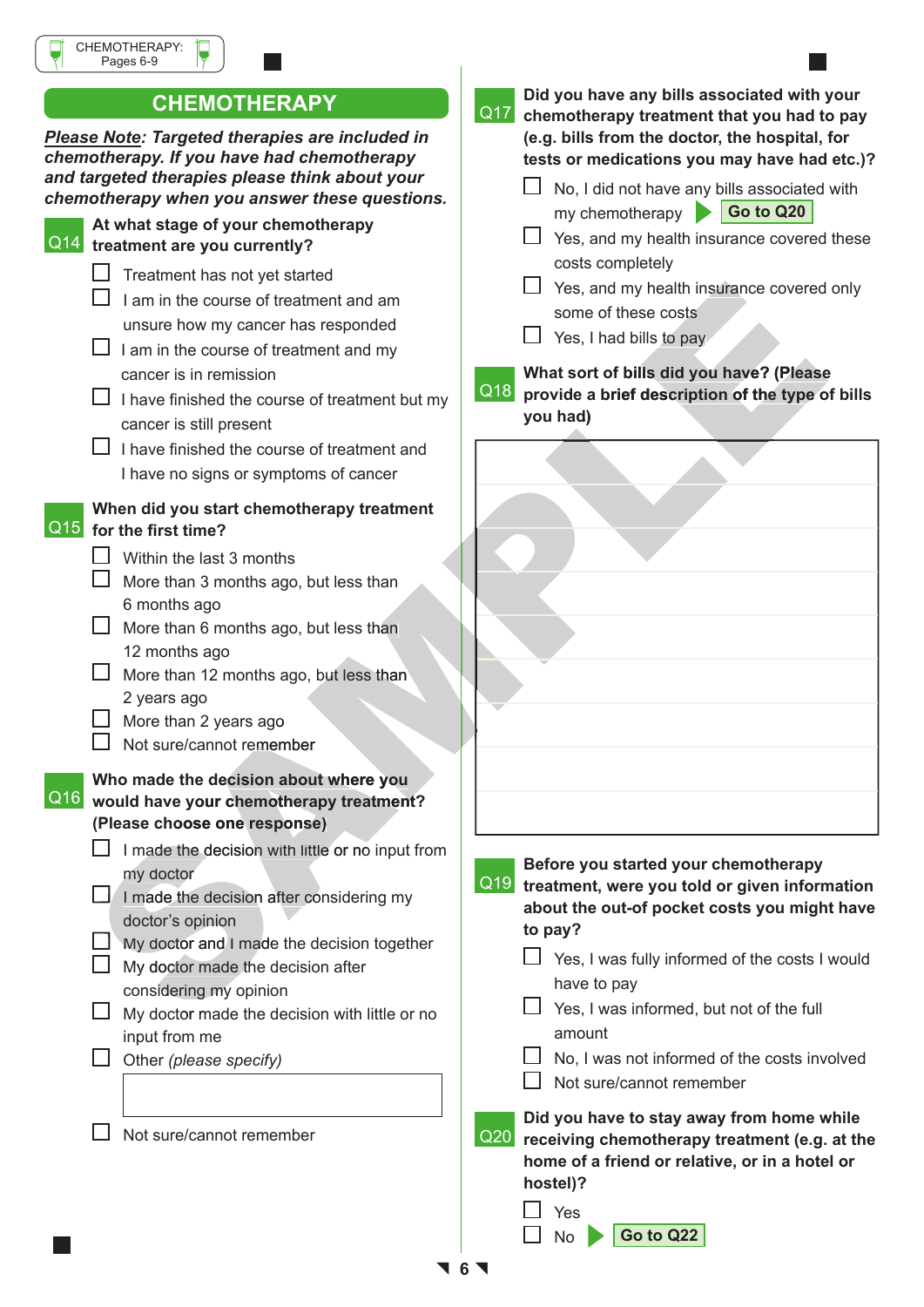|                                                                                                                                                                                                                                                                                                                                                                                           | CHEMOTHERAPY:<br>Pages 6-9                                                                                                                                                                                                                                                                                                                                                                                           |
|-------------------------------------------------------------------------------------------------------------------------------------------------------------------------------------------------------------------------------------------------------------------------------------------------------------------------------------------------------------------------------------------|----------------------------------------------------------------------------------------------------------------------------------------------------------------------------------------------------------------------------------------------------------------------------------------------------------------------------------------------------------------------------------------------------------------------|
| Who arranged this accommodation?<br>Q <sub>21</sub><br>I did/my family or friends did<br>Staff at the hospital<br>Staff associated with my doctor<br>Not sure/cannot remember<br>Other                                                                                                                                                                                                    | c How you would feel at the end of the<br>chemotherapy treatment?<br>Yes, I was given this information<br>Yes, but I would have liked more<br>No, I was not given this information<br>Not sure/ cannot remember                                                                                                                                                                                                      |
| Sometimes other treatments or tests need<br>Q22<br>to be completed before a person is ready<br>to start chemotherapy treatment. Once you<br>were ready to begin chemotherapy, how<br>long did you wait until you had your first<br>chemotherapy treatment?<br>Go to Q24<br>2 weeks or less<br>More than two weeks, but within four weeks<br>More than a month<br>Not sure/cannot remember | d What side-effects you might experience from<br>chemotherapy treatment?<br>Yes, I was given this information<br>Yes, but I would have liked more<br>No, I was not given this information<br>Not sure/ cannot remember<br>How to manage any side-effects of<br>e<br>chemotherapy treatment at home?<br>Yes, I was given this information<br>Yes, but I would have liked more<br>No, I was not given this information |
| If more than two weeks was this due to:<br>Q23<br>Personal decision to wait<br>Chemotherapy treatment waiting times. I was<br>kept updated<br>Chemotherapy treatment waiting times. I was<br>not updated<br>Other                                                                                                                                                                         | Not sure/ cannot remember<br>The possibility of going to the Emergency<br>Department if you had a bad response to your<br>chemotherapy treatment?<br>Yes, I was given this information<br>Yes, but I would have liked more<br>No, I was not given this information<br>Not sure/ cannot remember<br>Did a health professional check that you<br>Q <sub>25</sub><br>understood the information provided to you?        |
| Before starting chemotherapy treatment for<br>Q24<br>the first time were you given information, both<br>written and verbal, about:                                                                                                                                                                                                                                                        | Yes<br><b>No</b><br>Not sure/cannot remember                                                                                                                                                                                                                                                                                                                                                                         |
| How to prepare for chemotherapy treatment<br>a<br>(e.g. changes to other medications)?<br>Yes, I was given this information<br>Yes, but I would have liked more<br>No, I was not given this information<br>Not sure/ cannot remember                                                                                                                                                      | Did staff take into account how far you had to<br>Q <sub>26</sub><br>travel or other commitments when arranging<br>your appointment times (e.g. work, caring for<br>family members)?<br>Yes, definitely<br>Yes, as much as they could                                                                                                                                                                                |
| How to manage any anxiety or stress<br>you might feel before your chemotherapy<br>treatments (e.g. relaxation exercises etc.)?<br>Yes, I was given this information<br>Yes, but I would have liked more<br>No, I was not given this information<br>Not sure/ cannot remember                                                                                                              | No, not at all<br>Travel/other commitments were not a problem<br>Not sure/cannot remember<br>Not applicable                                                                                                                                                                                                                                                                                                          |

ſ

**7**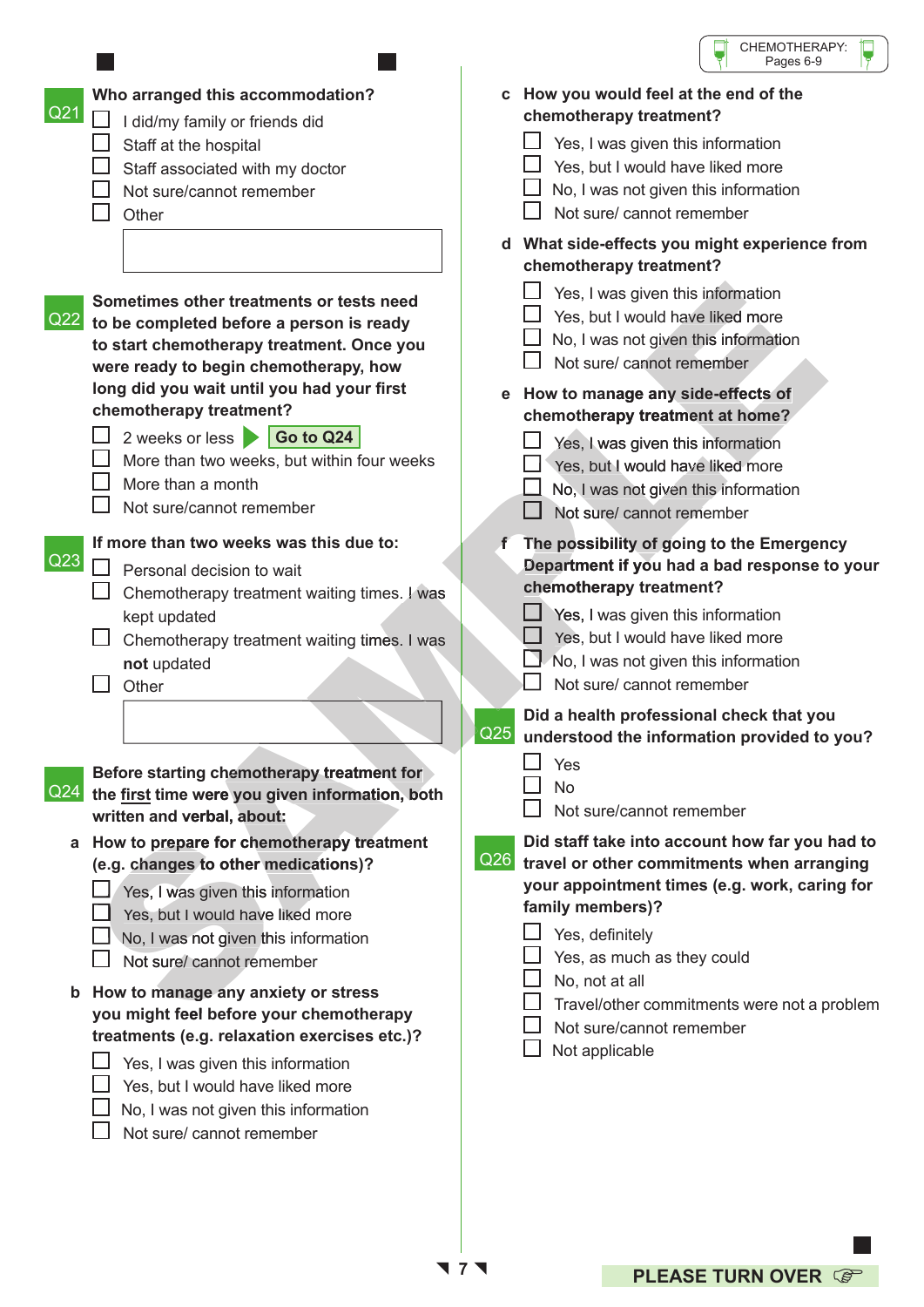| CHEMOTHERAPY:<br>Pages 6-9                                                                                                                                                                                                                                                                                                                                                  |                                                                                                                                                                                                                                                                                     |
|-----------------------------------------------------------------------------------------------------------------------------------------------------------------------------------------------------------------------------------------------------------------------------------------------------------------------------------------------------------------------------|-------------------------------------------------------------------------------------------------------------------------------------------------------------------------------------------------------------------------------------------------------------------------------------|
| On average, how long did you wait at your<br>Q27<br>chemotherapy appointments before you had<br>your treatment?<br>I generally had treatment within 15 minutes of<br>my appointment time<br>I generally had treatment within 15-30<br>minutes of my appointment time                                                                                                        | Did the health professionals involved in your<br>Q31<br>chemotherapy treatment check if you needed<br>any help or assistance with things like your<br>diet or eating, etc.?<br>Yes<br><b>No</b><br>Not sure/cannot remember                                                         |
| I generally had treatment within 30-60<br>minutes of my appointment time<br>I generally had treatment within 1-2 hours of<br>my appointment time<br>I generally waited longer than 2 hours for my<br>appointment<br>My chemotherapy was given in tablet form<br>Not sure/cannot remember                                                                                    | Did the health professionals involved in your<br>Q32<br>chemotherapy treatment check if you needed<br>any help or assistance with managing your<br>emotional state (e.g. feeling stressed or<br>anxious, feeling sad or down etc.)?<br>Yes<br><b>No</b><br>Not sure/cannot remember |
| While you were having chemotherapy<br>Q28<br>treatment, did health professionals check if<br>you had any side-effects or symptoms (e.g.<br>pain, vomiting, constipation or diarrhoea, hair<br>loss, tiredness, tingling or loss of feeling in<br>the fingers and toes etc.)?<br>Yes<br>Yes, but not as often as I would have liked<br><b>No</b><br>Not sure/cannot remember | Did the health professionals involved in your<br>Q33<br>chemotherapy treatment check if you needed<br>any help or assistance with travelling to or<br>from your appointments?<br>Yes<br><b>No</b><br>Not sure/cannot remember<br>$\Box$ Not applicable                              |
| Do you think the health professionals<br> Q29 <br>involved in your chemotherapy treatment did<br>everything they could to help manage any<br>side-effects you experienced?<br>Yes, definitely<br>Yes, to some extent<br>No.                                                                                                                                                 | Were you given a telephone number to<br>Q34<br>contact if you had concerns, questions<br>or became unwell because of your<br>chemotherapy treatment?<br>Yes<br><b>No</b><br>Not sure/cannot remember                                                                                |
| I did not have any side-effects<br>Not sure/cannot remember<br>Did the health professionals involved in<br>$\sqrt{Q}30$<br>your chemotherapy treatment treat you with<br>respect and dignity?<br>Yes, always                                                                                                                                                                | Were you given a card or some other<br>Q <sub>35</sub><br>document that explained your chemotherapy<br>treatment to show if you needed to go to the<br><b>Emergency Department?</b><br>Yes<br><b>No</b><br>Not sure/cannot remember                                                 |
| Yes, sometimes<br><b>No</b><br>Not sure/cannot remember                                                                                                                                                                                                                                                                                                                     | Did the health professionals involved in your<br>Q36<br>chemotherapy treatment ask if your family or<br>friends needed any information or support?<br>Yes, regularly<br>Yes, occasionally<br>No, never<br>No, family or friends were not involved<br>Not sure/cannot remember       |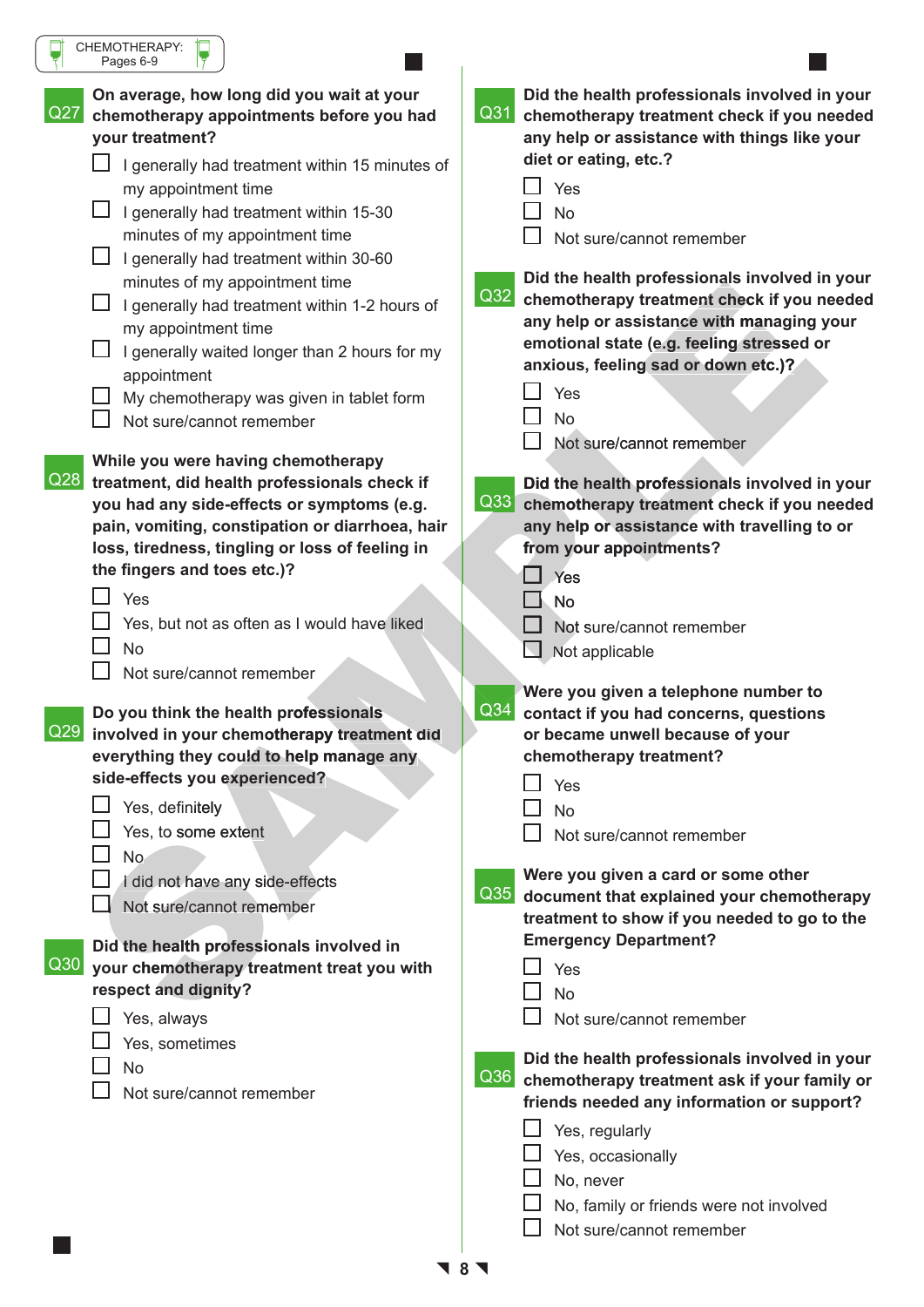|                  |                                                                                                                                 | CHEMOTHERAPY:<br>Pages 6-9                                                                                                  |
|------------------|---------------------------------------------------------------------------------------------------------------------------------|-----------------------------------------------------------------------------------------------------------------------------|
| $\overline{Q}37$ | How satisfied were you with the availability of<br>car parking at the treatment centre where you<br>had chemotherapy treatment? | Overall, how satisfied were you with the care<br>$\vert$ Q38 $\vert$<br>you received during your chemotherapy<br>treatment? |
|                  | Very satisfied                                                                                                                  | Very satisfied                                                                                                              |
|                  | Satisfied                                                                                                                       | Satisfied                                                                                                                   |
|                  | Neither satisfied or dissatisfied                                                                                               | Neither satisfied or dissatisfied                                                                                           |
|                  | <b>Dissatisfied</b>                                                                                                             | <b>Dissatisfied</b>                                                                                                         |
|                  | Very dissatisfied                                                                                                               | Very dissatisfied                                                                                                           |
|                  | Not applicable                                                                                                                  |                                                                                                                             |

### **What were the most helpful things the chemotherapy treatment team did during your care?**

| Not applicable                                                                          |  |                                                                                                          |  |
|-----------------------------------------------------------------------------------------|--|----------------------------------------------------------------------------------------------------------|--|
| What were the most helpful things the chemotherapy treatment team did during your care? |  |                                                                                                          |  |
|                                                                                         |  |                                                                                                          |  |
|                                                                                         |  |                                                                                                          |  |
|                                                                                         |  |                                                                                                          |  |
|                                                                                         |  |                                                                                                          |  |
|                                                                                         |  |                                                                                                          |  |
|                                                                                         |  |                                                                                                          |  |
|                                                                                         |  |                                                                                                          |  |
|                                                                                         |  |                                                                                                          |  |
|                                                                                         |  |                                                                                                          |  |
|                                                                                         |  |                                                                                                          |  |
|                                                                                         |  |                                                                                                          |  |
|                                                                                         |  | What could the hospital that provided your chemotherapy treatment do to improve the care and services it |  |
| provides to better meet your needs?                                                     |  |                                                                                                          |  |
|                                                                                         |  |                                                                                                          |  |
|                                                                                         |  |                                                                                                          |  |
|                                                                                         |  |                                                                                                          |  |
|                                                                                         |  |                                                                                                          |  |
|                                                                                         |  |                                                                                                          |  |
|                                                                                         |  |                                                                                                          |  |
|                                                                                         |  |                                                                                                          |  |
|                                                                                         |  |                                                                                                          |  |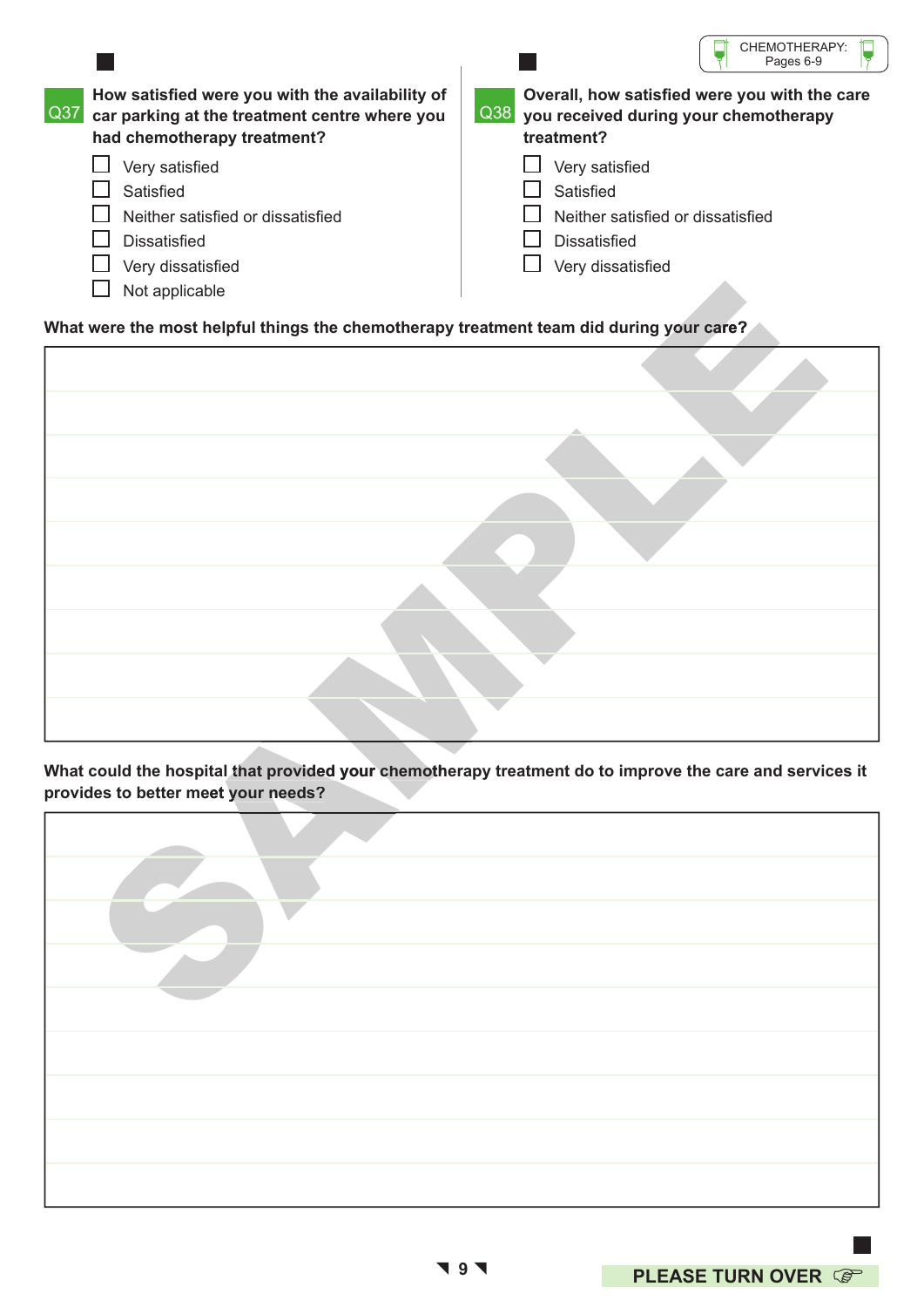## **EMERGENCY DEPARTMENT EXPERIENCES**

*Sometimes people become very unwell during their cancer treatment and need to go to an Emergency Department.* 

Q39 **cancer treatment that you have had to go to Have you felt so ill from your cancer or an Emergency Department?**

- $\Box$  Yes, only once
- $\Box$  Yes, more than once
- $\Box$  Yes, but it was before my cancer was properly diagnosed
- No, never **Go to Q45**

#### Q40 **you last go to? (Please indicate name of the Which hospital Emergency Department did hospital and the town/suburb or postcode of where this hospital is located)**

Name of hospital

**AND** Town/suburb/postcode

Q41 **Department, about how long did you have to The last time you were at the Emergency wait before you saw the doctor?**

- $\Box$  10 minutes or less
- $\Box$  More than 10 minutes, but less than 30 minutes
- More than 30 minutes, but less than 1 hour

Between 1-2 hours

- $\Box$  Between 2-4 hours
- $\Box$  More than 4 hours

 $\Omega$ 

 $\Box$  Not sure/cannot remember

| Do you think that your condition was well  |
|--------------------------------------------|
| 2 managed while you were waiting to see an |
| <b>Emergency Department doctor?</b>        |

- $\Box$  Yes, my condition was managed well
	- No, my condition was **not** managed well
- $\Box$  Not sure/cannot remember

 **Do you think that the health professionals**  Q43 **in the Emergency Department had the knowledge and skills needed to look after you?**  $\Box$  Yes, all or most of them did  $\Box$  Only a few of them did No П Not sure/cannot remember  **Were you admitted into hospital as a result**  Q44 **of your consultation with doctors at the Emergency Department?** 

- Yes No
	- Not sure/cannot remember

 **If you would like to make any other comments about your experiences with the Emergency Department, please use the space below. We would like to know about them.**



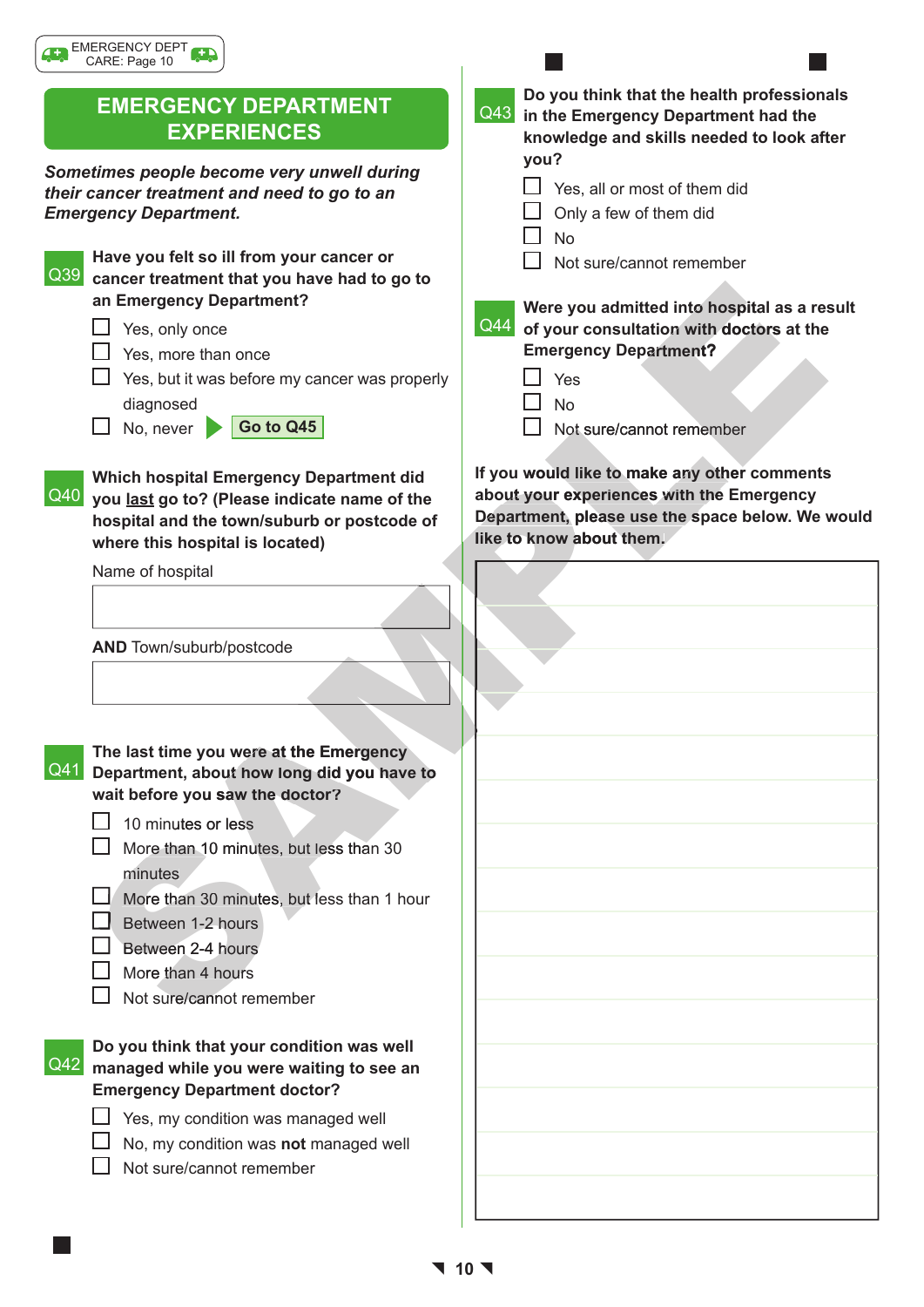|                                                                                                                                                                                                                                             |                                                                                  | YOUR HEALTH:<br>Page 11                                 |
|---------------------------------------------------------------------------------------------------------------------------------------------------------------------------------------------------------------------------------------------|----------------------------------------------------------------------------------|---------------------------------------------------------|
| <b>YOUR HEALTH</b><br>The next set of questions have been included                                                                                                                                                                          | We would like to know<br>how good or bad your<br>health is <b>TODAY</b> .        | The best health<br>you can imagine<br>100               |
| here for the first time to inform clinical care<br>and improvement activities. Your responses<br>are anonymised before being provided to the                                                                                                | This scale is numbered<br>from 0 to 100.                                         | 95                                                      |
| health service that delivered your chemotherapy<br>treatment. Your answers to the following                                                                                                                                                 | 100 means the best health<br>you can imagine.<br><b>0</b> means the worst health | 90                                                      |
| questions will help us better understand<br>treatment outcomes from your perspective.<br>Under each heading, please tick the ONE box that                                                                                                   | you can imagine.                                                                 | 85                                                      |
| best describes your health TODAY.<br><b>MOBILITY</b>                                                                                                                                                                                        | Mark an X on the scale to<br>indicate how your health<br>is TODAY.               | 80                                                      |
| $\overline{Q45}$<br>I have no problems in walking about<br>I have slight problems in walking about<br>I have moderate problems in walking about                                                                                             | Now, please write the number<br>you marked on the scale<br>in the box below.     | 75<br>70                                                |
| I have severe problems in walking about<br>I am unable to walk about                                                                                                                                                                        |                                                                                  | 65                                                      |
| <b>SELF-CARE</b><br>Q46<br>I have no problems washing                                                                                                                                                                                       | YOUR HEALTH TODAY                                                                | 60                                                      |
| or dressing myself<br>I have slight problems washing                                                                                                                                                                                        |                                                                                  | 55                                                      |
| or dressing myself<br>I have moderate problems washing<br>or dressing myself                                                                                                                                                                |                                                                                  | 50<br>45                                                |
| I have severe problems washing<br>or dressing myself<br>I am unable to wash or dress myself                                                                                                                                                 |                                                                                  | 40                                                      |
| <b>USUAL ACTIVITIES</b><br>Q47<br>(e.g. work, study, housework, family or leisure                                                                                                                                                           |                                                                                  | 35                                                      |
| activities)<br>I have no problems doing my usual activities                                                                                                                                                                                 |                                                                                  | 30<br>25                                                |
| I have slight problems doing my usual<br>activities                                                                                                                                                                                         |                                                                                  | 20                                                      |
| I have moderate problems doing my usual<br>activities<br>I have severe problems doing my usual                                                                                                                                              |                                                                                  | 15                                                      |
| activities<br>I am unable to do my usual activities                                                                                                                                                                                         |                                                                                  | 10                                                      |
| <b>PAIN / DISCOMFORT</b><br>Q48<br>I have no pain or discomfort<br>I have slight pain or discomfort<br>I have moderate pain or discomfort<br>I have severe pain or discomfort<br>I have extreme pain or discomfort                          |                                                                                  | 5<br>$\mathbf 0$<br>The worst health<br>you can imagine |
| <b>ANXIETY / DEPRESSION</b><br>$\overline{Q49}$<br>I am not anxious or depressed<br>I am slightly anxious or depressed<br>I am moderately anxious or depressed<br>I am severely anxious or depressed<br>I am extremely anxious or depressed |                                                                                  |                                                         |

**11**